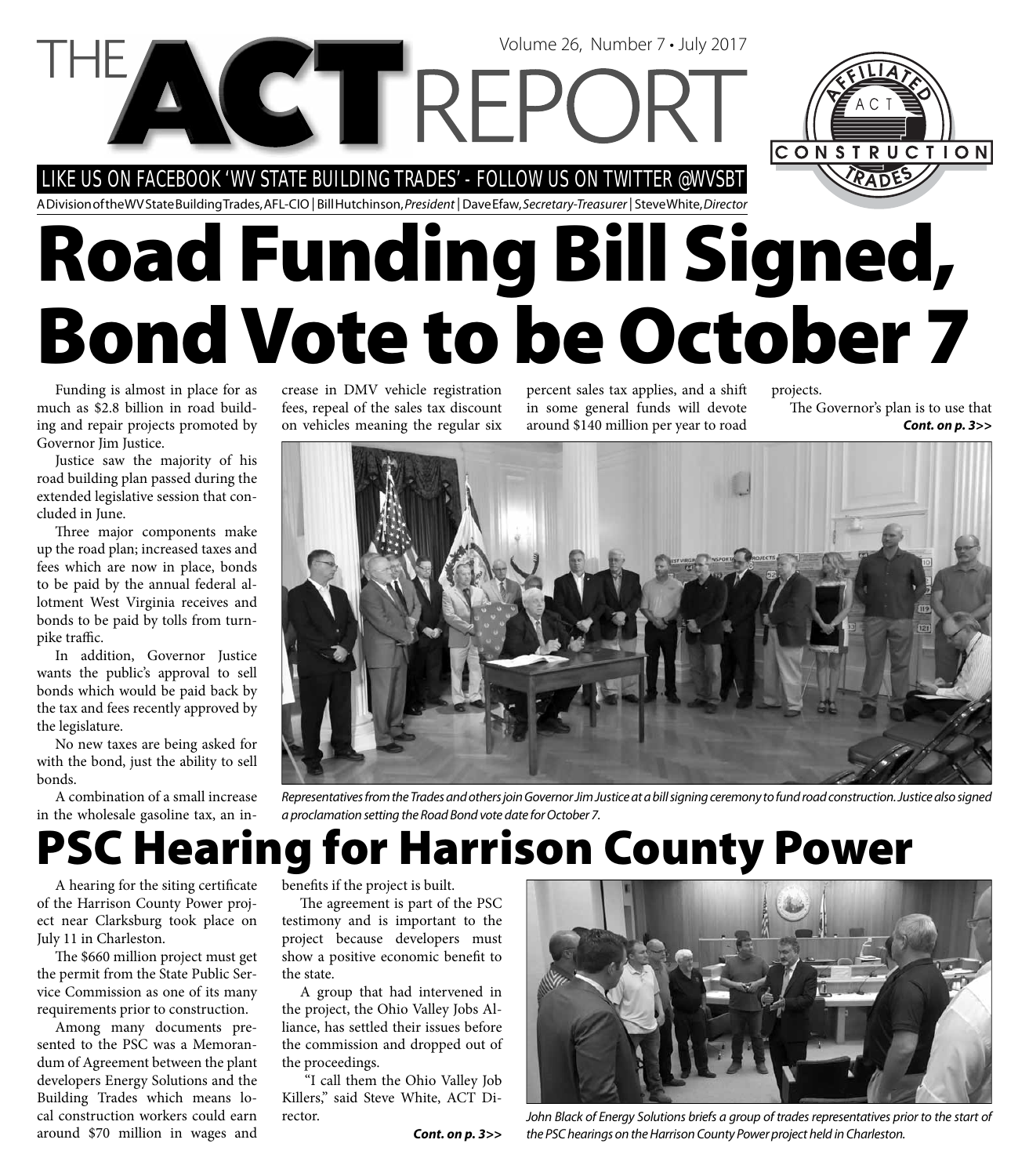### **200,000 Views of Imported Labor Video** *French-Based Veolia in News*

A video showing construction workers from Mexico and Guatemala in Doddridge County is getting a lot of views on social media.

As of early July almost 200,000 people had at least started to watch the video which shows workers at an Antero water treatment facility being

built by international giant Veolia.

The reported \$275 million project will treat frack water from gas wells.

"The video is meant to draw attention to the local construction jobs that have been lost because of imported labor in the shale related industries," said Shane Ferguson, Business Manager for Electricians Local 596 and a native of Doddridge County.

Further research on Veolia and its related companies has turned up news reports both locally and nationally.

Veolia Water Technologies built a water treatment facility for CONSOL in Marion County which was completed around May of 2013.

In January of 2015 Veolia filed suit against CONSOL claiming they were still owed almost \$4.75 million.

Also according to news reports Veolia has been sued by Michigan's Attorney General for allegedly "botching" a consulting report done for the City of Flint.

*Watch the Video on Facebook "WV State Building Trades" on Twitter @WVSBT or from our web site WVSBT.org under the "Watch* 

*[ACT Commercials" tab.](http://www.actwv.org/commercials)*

"In Flint, Veolia and LAN were hired to do a job and failed miserably, basically botched it," Michigan Attorney

General Bill Schuette said in the June 2016 news report. "They didn't stop the water in Flint from being poisoned. They made it worse."

According to the suit Veolia was hired in February 2015 by the city to address drinking water quality and produced at least one report and one public presentation stating the city's water was safe to drink.

The lawsuit states the company knew its representations were false.

French-based Veolia denied the allegations.

In 2011 a catastrophic failure at a waste water treatment plant in Gatlinburg, TN owned by the local

municipality and operated by Veolia Water dumped at least 1.5 million gallons of storm and sewage water into a nearby river after a sewage holding wall collapsed. Two workers were killed.

A construction flaw was cited in an investigative OSHA report following the accident but Veolia was not cited and a prior contractor's improper casting of the concrete wall was found to be the cause.

However Veolia's inspections after taking over the plant did not uncover the flaw.

In 2009 an explosion in West Carrollton, Ohio at a Veolia plant leveled two buildings, damaged more than twenty homes up to a mile away and injured four workers, two seriously.



This worker at the Antero site in Doddridge County said he was one of around 20 electricians from Guatemala working at the waste water treatment site in May.

### **Tri-State Building and Construction Trades Raise \$10,682 for Diabetes Research**

The Tri-State Building and Construction Trades Council sponsored a charitable golf outing which raised \$10,682 during their annual DAD's Day event.

The June 16 fundraiser, held at the Sugarwood Golf Club in Wayne County, was part of the ongoing Dollars Against Diabetes (DAD's) campaign to fund diabetes research. The effort has long been promoted by North America's Building Trades Unions.

The event also honors former Operating Engineers Local 132 Business Manager Tommy Plymale.

**IUOE** Local 132 staffed both cooking stations under the direction of Dave Plymale.

More than 100 contractors, labor and owner representatives participated.

The winning team was sponsored by the Malone Funeral Home.

"It was a great event for a worthy cause," said Mark Johnson, Business Manager of the Tri-State Building and Construction Trades Council.

"This would not be possible without the participation of owners, contractors and labor as well as our many hard working volunteers."



Brian Buck, Dave Slone, Ron Bush and Terry Marshall display their trophy at the conclusion of a charitable golf outing which raised \$10,682 during the annual Tri-State DAD's Day event.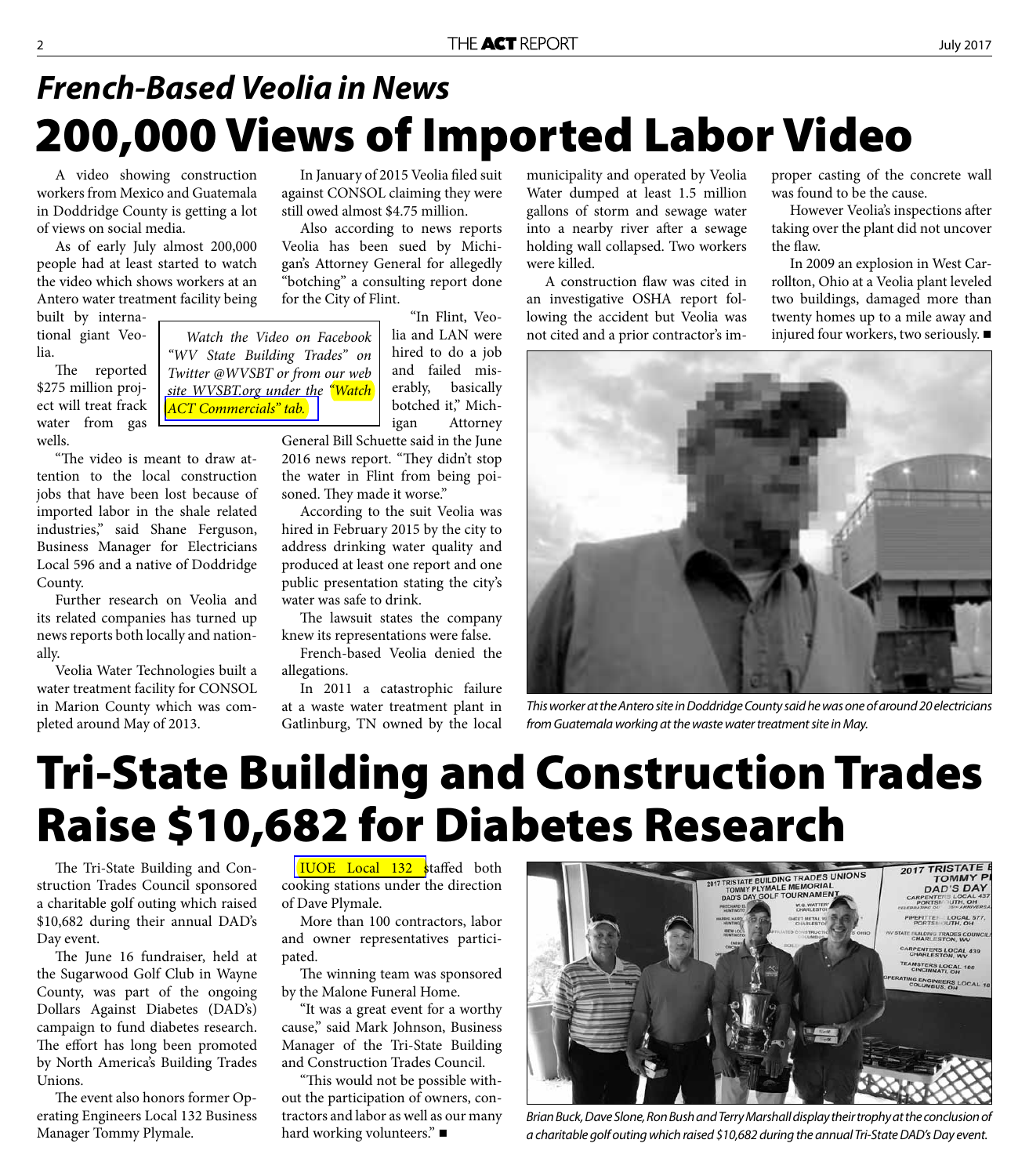### **Legislation Passed in 2017 Effective July 1** *Construction Standards Weakened*

Much of the legislation passed during the regular legislative session went into effect on July 1.

That means construction wage bond laws are now much weaker.

For many years' construction contractors and mining companies who were new to the state, with less than five years activity, had to post a bond to cover the wages of their workers. Contractors who only do residential

work were excluded. This law was created to stop companies from leaving a project and not paying their workers.

The new law still requires a bond but for very few contractors.

Only companies that have not been in business for a year will be required to post a wage bond.

In addition if a contractor can show they have enough net worth to

### *Road Funding*

#### *Continued from Page 1*

funding to pay back a bond meaning more projects can be started now and help jump-start the economy.

In addition the legislature approved two major road funding measures.

First is to allow bonds to be sold and paid back with the federal governments annual road funding. These are called GARVEE bonds, short for Grant Anticipation Revenue Vehicles.

New legislation allows around \$450 million to be borrowed. No voter approval is needed because the funds pledged come from the federal allotment.

Federal funding for roads can vary but about \$425 million per year is expected and about \$50 million of that will be used to pay back the bonds.

Also in the mix is a renewal of the West Virginia Turnpike's authority to charge tolls. Without legislation that authority was set to expire next year.

Tolls are expected to increase but a new low cost \$8 per year annual fee will be put in place so those who use the turnpike often could actually see a reduction in their cost.

An October 7 vote has been scheduled asking the public to approve up to \$1.6 billion in bonds.

No new taxes are being asked for; the funding is completely in place.

The vote is only needed to allow the state to sell bonds, to lock in low interest rates and get the projects moving faster.

Early voting will take place during the two weeks leading up to the Saturday, October 7 election day.

If approved the first bond to be sold will be \$800 million or less according to the enabling legislation.

Currently DOH lets out about \$750 million each year in contracts.

The funds go for a wide variety of projects such as paving, new bridges and bridge repairs, new roads and road repairs, widening and turn lanes, drainage improvements, access roads, guard rails, lighting, traffic control, box culverts, and more.



#### *Continued from Page 1*

"Our members' jobs are on the line and they have seriously delayed another project, we are happy to see them drop out."

White believes one of the reasons the group withdrew from the PSC case was because questions have

been raised about the source of their funding. To this day that information has not been disclosed.

According to ACT attorney Vince Trivelli the hearings are very likely to bring a favorable ruling because the proposal is well documented.

equal the bond they are exempt.

The level of the bond is equal to four weeks of pay for the contractors' workforce.

A bill that had passed the Senate eliminated the bond altogether but the House restored the requirement with a one year rather than five year limit.

However the Senate refused to agree and insisted on adding in the language about using assets instead of a bond.

Legislation also went into effect increasing the dollar amount that some governmental agencies can award construction contracts rather than put them out for bid.

Some smaller governmental agen-

cies had a \$10,000 level, now all governmental agencies are at a \$25,000 level.

The initial bill attempted to increase the level to \$50,000 for all types of government agencies but was amended.

State Apprenticeship tax credits can now be given to contractors who pay minimum wage in effect allowing a sub-minimum wage for some employers. Contractors who employ federally registered apprentices are able to take a two dollar per hour credit against their taxes.

Efforts to require contractors to use the E-Verify system making sure workers are legal before the credits are given were rejected.

### **Safety Focus at MarkWest's Sherwood**



Craig Landis, senior safety coordinator for MarkWest Energy Partners at their Sherwood facility in Doddridge County, talks to more than 100 craft workers about safety.

The June 16 meeting was part of an ongoing effort at the site to promote safe work practices. General contractor Graycor along with union representatives from each craft on the job were on hand to participate in the joint effort.

MarkWest, a major natural gas processor in the state, will soon complete an eighth unit at the Sherwood facility. Each unit can process 200 million cubic feet of natural gas from nearby wells. The gas is super-chilled to separate out liquids like propane, butane and ethane.

Unit nine was recently awarded to Chapman Construction and will be under construction later this year.